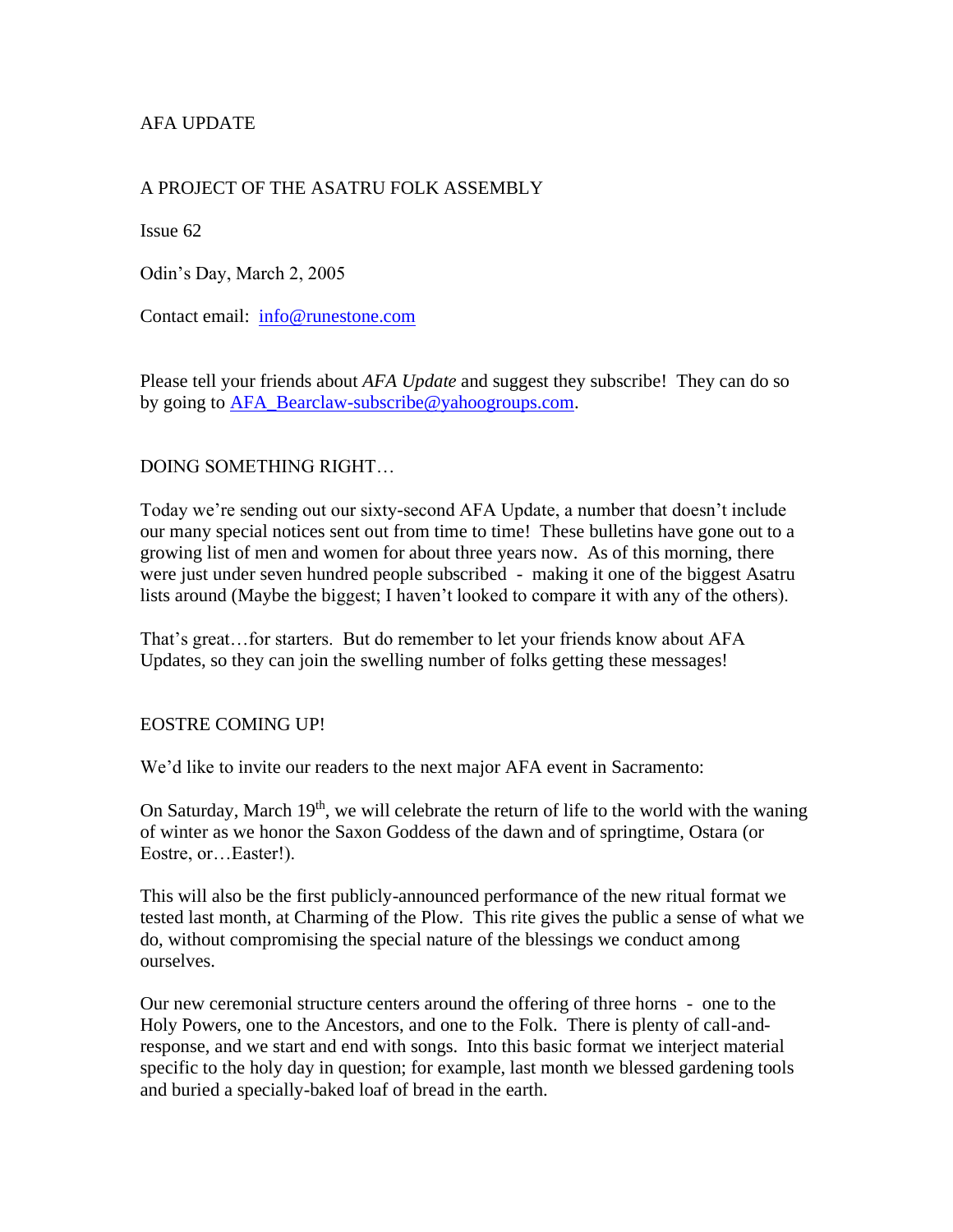We will have plenty of activities for the children, of course, as well as thought-provoking presentations for adults. I'll be speaking on the topic of "Rebirth on a Personal and Folk Level."

Anyone living within driving distance of Sacramento who would like to attend these events can contact us at [afa@lanset.com](mailto:afa@lanset.com) to receive more information.

### RUNE AND LORE CLASS

Our next open class focusing on the Havamal and on the runes will be held on Friday, March  $11<sup>th</sup>$ , in Sacramento. We are working our way through the Elder Futhark, and last time experimented with the Rite of Engagement used in preparation for stathagaldr, as well as with the ALU runic formula. This time, we will also stuff Eostre eggs and do some of the mundane preparations for the event on the 19<sup>th</sup>.

These sessions last about two or three hours. Any interested person in the Sacramento area is invited to contact us for more information.

### INTENTIONAL COMMUNITIES, ANYONE?

The question of intentional communities for those of us following the Germanic Way is always bubbling away in the background of the Asatru movement. A useful tool for anyone considering such a venture is Intentional Communities: How to Start Them, and Why by J. Donald Walters. Mr. Walters founded Ananda, one of the most successful communities (not a commune!) in the United States some thirty years ago.

We have a limited number of copies of this book for sale, though it is not listed on our web site. Mr. Walters addresses the questions of getting started, raising funds, and setting essential rules. He also discusses the balance of privacy and community, of great concern to Asatruar.

The AFA is selling these books for \$10, postage included, to readers of AFA Updates.

### NORSE CEMETARY UNCOVERED ON ORKNEY

Recent storms uncovered a Christian, twelfth-century Norse burial ground on Orkney. Around twenty skeletons were exposed on a beach, and archeologists are racing to excavate them before they are washed away by the sea.

For a full article complete with links to documents and media clips, see [http://northtonight.grampiantv.co.uk/content/default.asp?page=s1\\_1\\_1&newsid=6029](http://northtonight.grampiantv.co.uk/content/default.asp?page=s1_1_1&newsid=6029)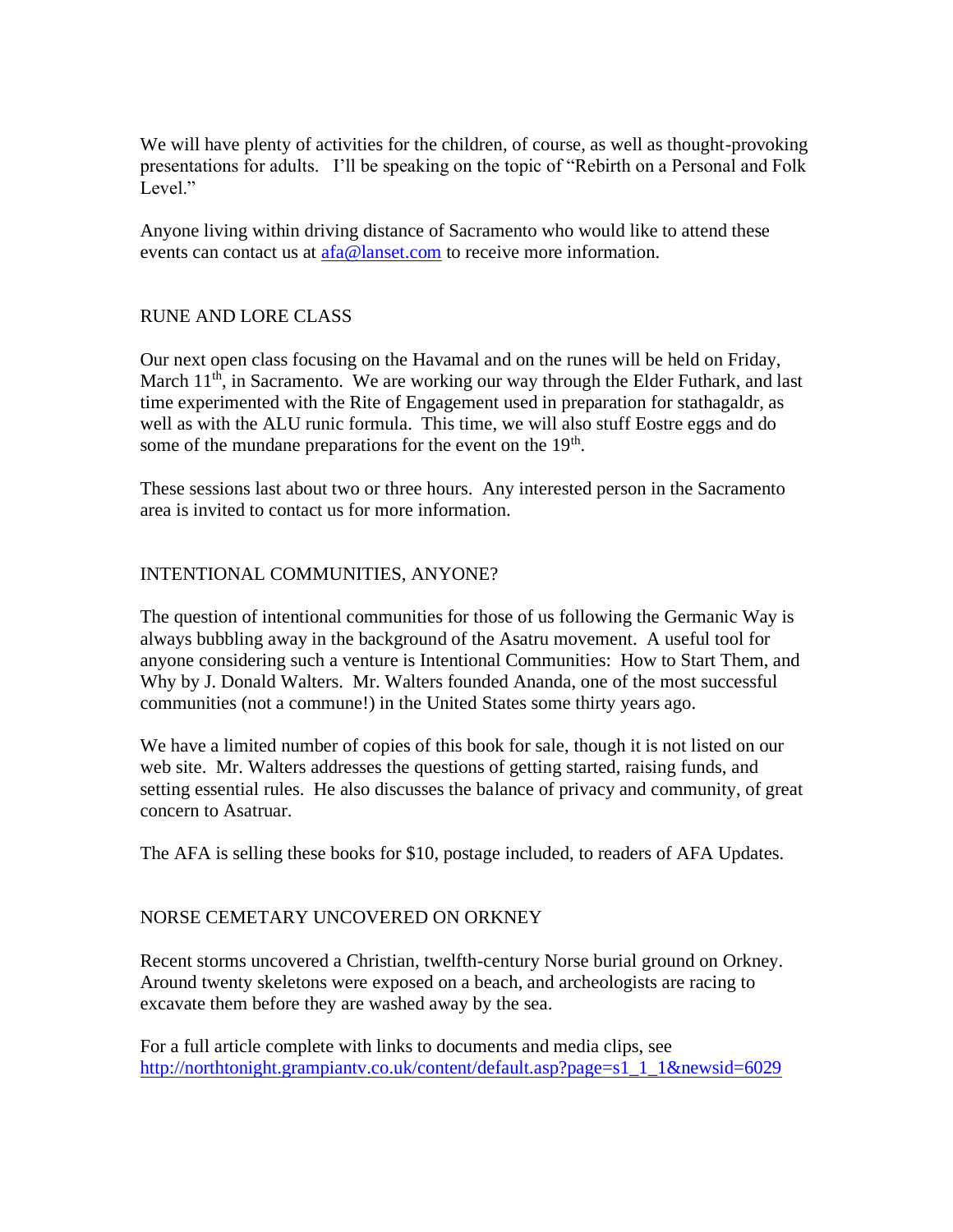## IRISH VIKING SETTLEMENT SAVED FOR FUTURE EXCAVATION?

It appears that the Viking settlement discovered in the process of constructing a major motorway near Waterford, south of Dublin, will be spared. Though no official announcement has been made, Minister for the Environment Dick Roche has publicly stated that he intends to issue a preservation order to keep the site from being disturbed by the proposed motorway. A formal announcement is expected soon.

Let's keep our fingers crossed! AFA Updates is proud to have played a part, even if only a small one in cooperation with many other individuals and organizations, in bringing about this happy conclusion. Pat yourself on the back - activism pays!

You can find more information at

<http://www.waterford-today.ie/index.php?id=13458&what=1&issue=240>

and at<http://breakingnews.iol.ie/news/story.asp?j=111183680&p=yyyy84z6x> . This latter article is only a few hours old as these words are being written, and mentions the Tara-Skryne situation.

### DONATIONS!

The Asatru Folk Assembly is a 501 c (3) religious organization, and donations to it are tax-deductible.

#### ODIN LIVES!

The groundbreaking radio program Odin Lives! is broadcast every Thursday night at 8 PM Eastern Time on a frequency of 7.415 MHz. This broadcast is repeated the next Tuesday morning at 12:15 AM on the same frequency. You can learn more by going to their web site at [http://www.odinlives.org.](http://www.odinlives.org/)

#### IMPORTANT DATES

March 9 - Day of Remembrance for Olvir. Olvir was a Norwegian who organized sacrifices to the Gods in defiance of King Olaf Tryggvason. When Olaf caught him planning rites for the coming of spring, he killed him. Olaf's co-conspirators were murdered, mutilated, exiled, or fined, depending on their degree of complicity. Honor this Asatru martyr by welcoming the Goddess of Spring on Ostara, thus proving that Olaf did not, in the long run, succeed.